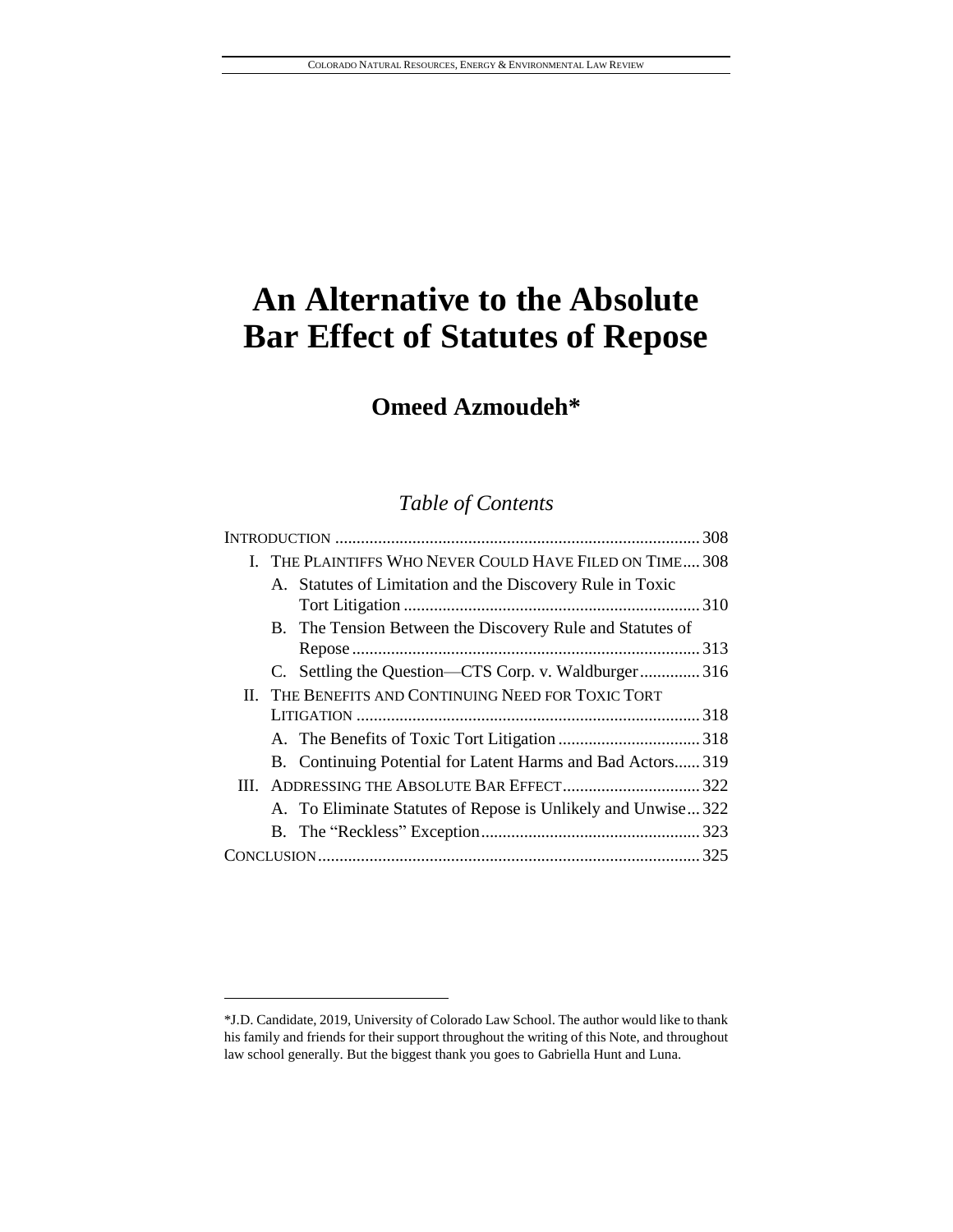# INTRODUCTION

This Note discusses two time-to-file requirements in the context of toxic tort litigation: statutes of limitation and statutes of repose. Plaintiffs first must file on time according to the relevant statute of limitation. However, toxic torts often involve latent injuries, where injuries do not manifest until many years after the initial exposure to some hazardous substance. A federal statute addresses this latency problem—the limitation period begins to run only when a plaintiff's injuries manifest (or once the plaintiff should have realized that the injury has manifested). This is the discovery rule.

While the federal discovery rule preempts state statutes of limitation, the U.S. Supreme Court held, in *CTS Corp. v. Waldburger*, 1 that the federal discovery rule did not preempt *the other* timeliness barrier: statutes of repose. In short, a statute of repose prohibits some injured persons from ever filing on time. Such a rule should be reconsidered and amended by statute.

This Note proposes one such amendment, namely that if injured parties can show that a party acted recklessly in creating the risk of exposure to hazardous substances, the injured parties should have access to the courts.

# I. THE PLAINTIFFS WHO NEVER COULD HAVE FILED ON TIME

First, consider the facts from *CTS Corp. v. Waldburger*. <sup>2</sup> CTS Corporation ("CTS") and its subsidiaries opened an electronics plant in Asheville, North Carolina in 1959.<sup>3</sup> At the plant, CTS both manufactured and disposed of electronics and their component parts, a process that required the use of hazardous chemicals, namely trichloroethylene ("TCE") and cis-1,2-dichloreathane ("DCE"). $^4$  CTS closed the plant in 1983 and sold the underlying property to a broker in 1987, "with a promise

l

<sup>1</sup> 134 S. Ct. 2175 (2014).

<sup>2</sup> *Id.*

<sup>3</sup> *Id.* at 2181.

<sup>4</sup> *Id.*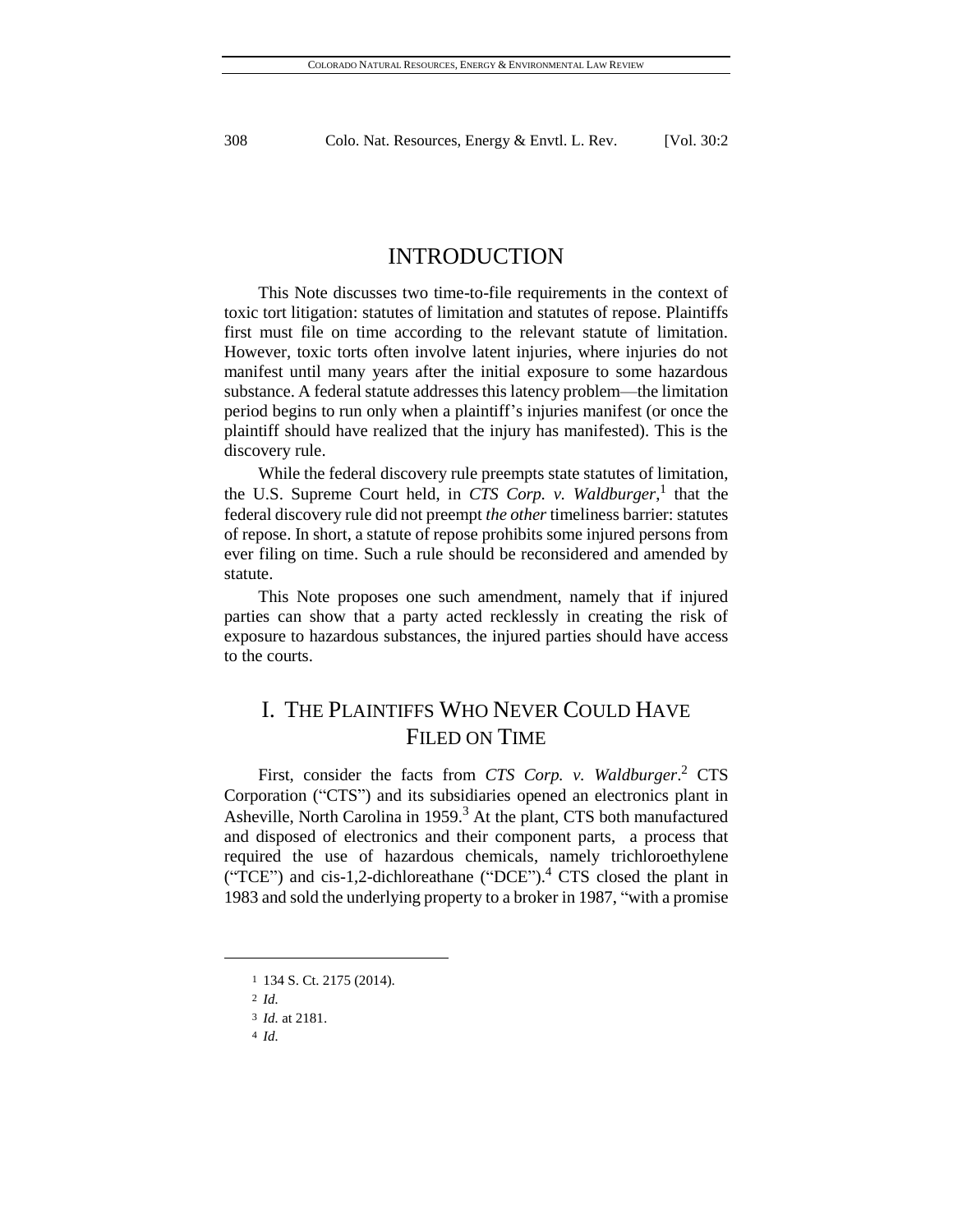that the site was environmentally sound."<sup>5</sup> In turn, the broker eventually sold the property to several individual families.<sup>6</sup>

But that promise might not have been true. Beginning in the 1990s, those families and owners of adjacent properties began to experience a wide variety of suspicious injuries.<sup>7</sup> For example, a mother learned that her son had cancer, and just three months later, learned that her other son developed a large but benign tumor.<sup>8</sup> During the diagnoses, the oncologist asked whether these boys had ever been to Chernobyl.<sup>9</sup> No, the mother responded, but the boys grew up playing in the creeks behind the old plant.<sup>10</sup> Others members of the community also developed cancers and cysts and experienced severe pregnancy complications.<sup>11</sup>

In 2011, these landowners filed a state-law nuisance action against CTS in the U. S. District Court for the Western District of North Carolina.<sup>12</sup> Their complaint alleged that CTS contaminated the well-water surrounding the old plant with TCE and DCE; it also included a 2009 report from the U.S. Environmental Protection Agency ("EPA") that alleged the same facts. $13$  Other tests demonstrated that a well in the area contained TCE at levels thousands of times higher than what is safe to drink.<sup>14</sup>

Given the timeline of these events (CTS closed the plant in 1983, the subsequent landowners allegedly discovered their injuries in the late 1990s and the 2000s, and the landowners filed their complaint in 2011), the litigation hinged first and foremost on timeliness. Whether the landowners filed the complaint on time depended on the interplay between two legal doctrines: the statute of limitations and the statute of repose. Ultimately, in *CTS Corp. v. Waldburger*, the U.S. Supreme Court held that the suit was untimely because the statute of repose constituted an absolute bar to the action. Before fully considering that holding, however, it is important

<sup>5</sup> *Id.*

<sup>6</sup> *Id.*

<sup>7</sup> Jeremy P. Jacobs, *Obama Admin, Company Align Against N.C. Dump's Neighbors in Supreme Court Showdown*, E&E NEWS (Apr. 8, 2014), [https://www.eenews.net/stories/1059997532.](https://www.eenews.net/stories/1059997532)

<sup>8</sup> *Id.*

<sup>9</sup> *Id.*

<sup>10</sup> *Id.*

<sup>11</sup> *Id.*

<sup>12</sup> CTS Corp., 134 S. Ct. at 2181.

<sup>13</sup> Jacobs, *supra* note 7.

<sup>14</sup> *Id.*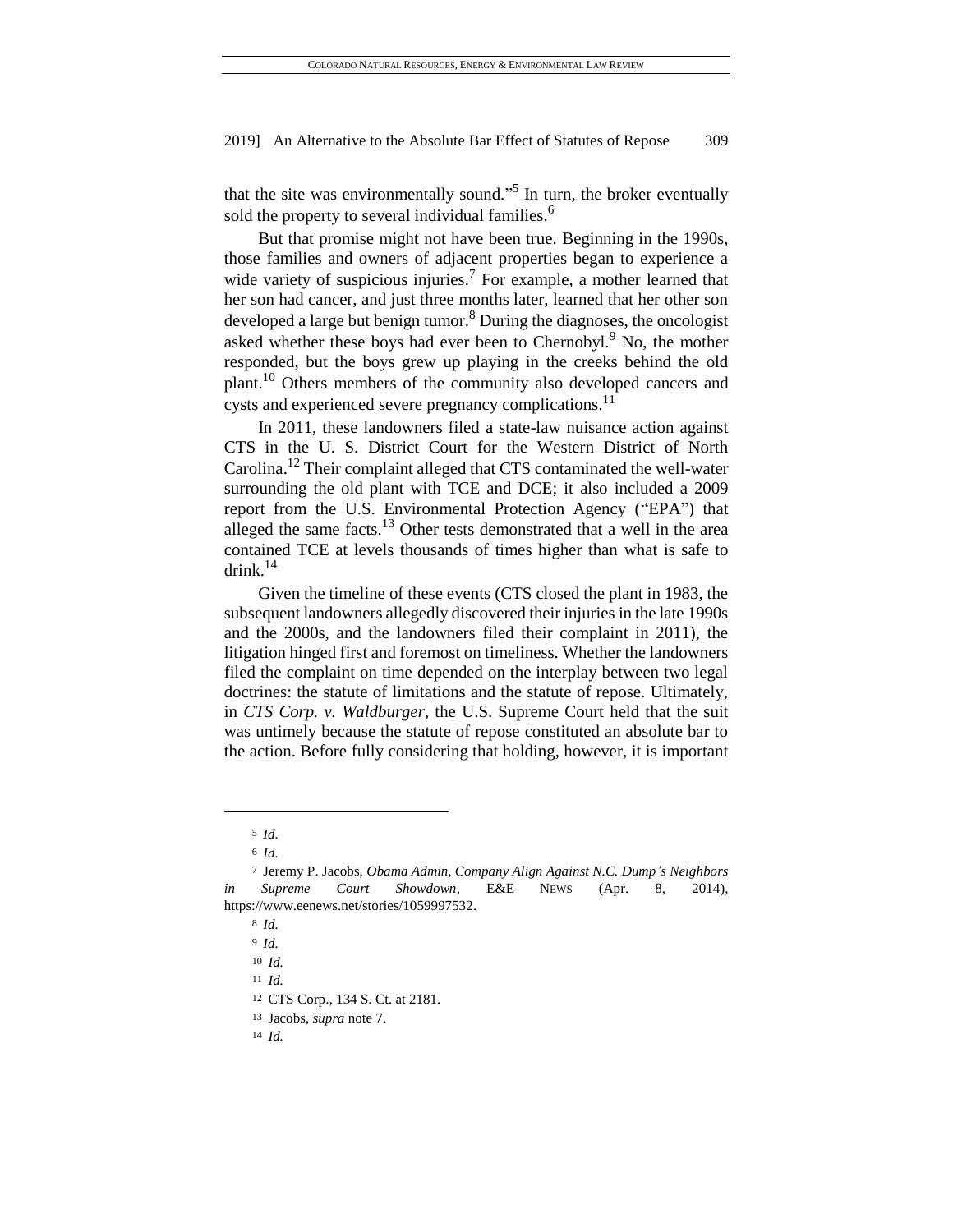to recognize the history and development of these two doctrines in the context of toxic tort litigation.

# *A. Statutes of Limitation and the Discovery Rule in Toxic Tort Litigation*

Toxic tort litigation often involves latent harms, or injuries that manifest many years after the initial exposure to a hazardous substance. In the earliest toxic tort litigation cases in the United States, courts recognized that if the statute of limitations began to run at the moment of exposure to the hazardous substance, it is quite possible (even likely) that potential plaintiffs would not discover their injuries until after the statute of limitation expires.<sup>15</sup> To address this problem and postpone the moment when the limitations period begins to run, courts and legislatures began importing the discovery rule into statutes of limitation.<sup>16</sup> More specifically, under the discovery rule, courts and legislatures created different standards to determine when the plaintiff discovered, or should have discovered, the injury.<sup>17</sup> At that moment, the statute of limitations begins to run.<sup>18</sup>

The U.S. Supreme Court first recognized the discovery rule at the federal level in *Urie v. Thompson*. <sup>19</sup> In that case, a railroad company= assigned its employees to spread a highly toxic compound known as silica onto the railroad tracks, consistent with common practice of the day.<sup>20</sup> After years of exposure and inhalation of silica, one railroad employee filed suit, alleging that he had developed silicosis, "a permanently disabling affliction."<sup>21</sup> The employee sued the company for negligence and sought to recover under the Federal Employer's Liability Act and the Boiler Inspection Act.<sup>22</sup>

The Court restated the basic issue: "whether, without regard to the legal sufficiency of [plaintiff's] claim under either Act, that claim is barred as to both Acts by operation of the Federal Employers' Liability Act's

<sup>15</sup> *See generally* Robert F. Blomquist, *American Toxic Tort Law: An Historical Background, 1979-87*, 10 PACE ENVTL. L. REV. 85 (1992)

<sup>16</sup> *Id.*

<sup>17</sup> *Id.*

18 *Id.*

<sup>19</sup> Urie v. Thompson, 337 U.S. 163 (1949).

<sup>20</sup> *Id.* at 166.

<sup>21</sup> *Id.*

<sup>22</sup> *Id.* at 165.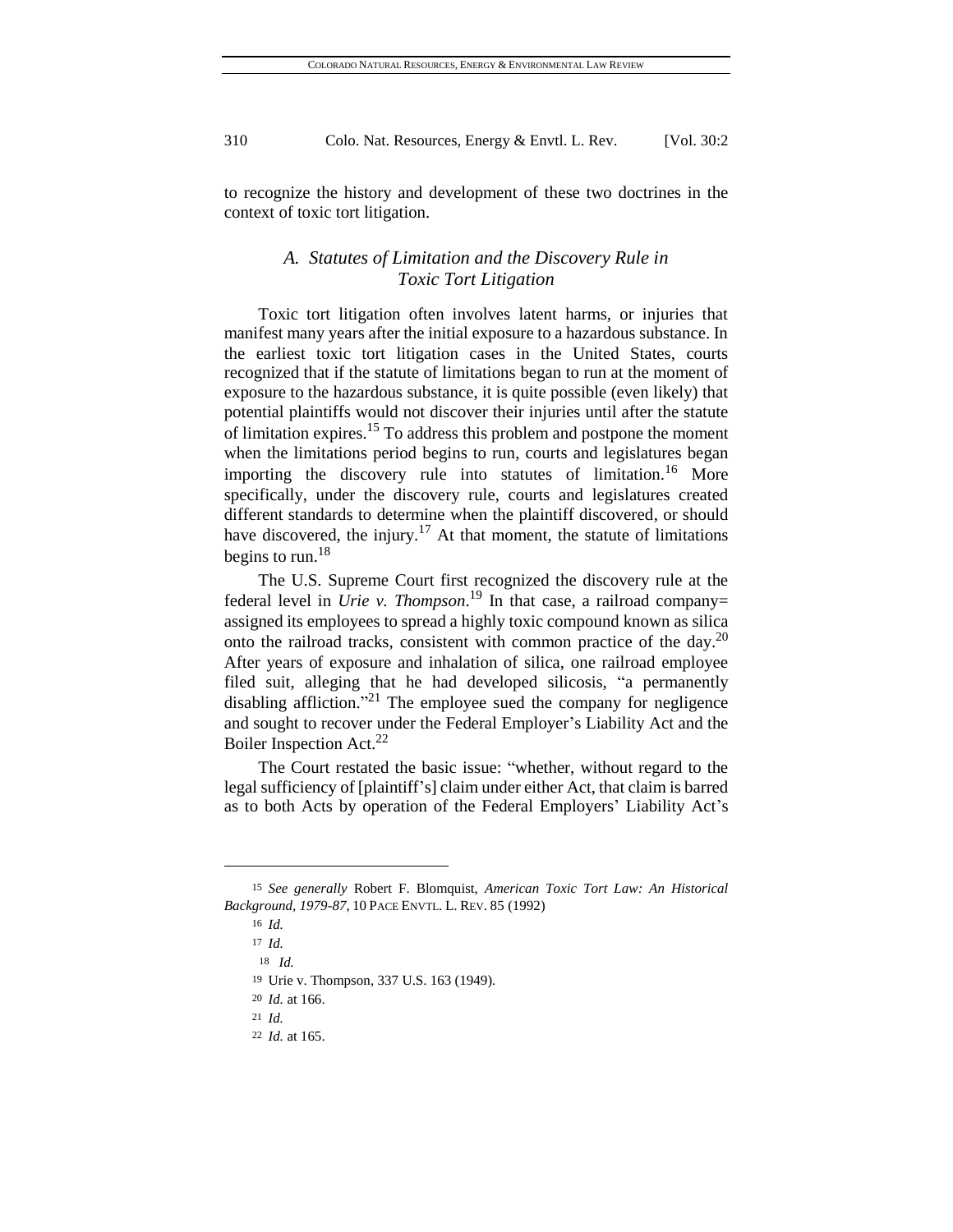[three-year] statute of limitations."<sup>23</sup> According to the defendant's argument, the plaintiff "contracted" silicosis while working on the rails just after 1910, giving the plaintiff until 1913 to file; indeed, the defendant hoped for the mechanical application of statutes of limitation where the period begins to run at the moment of exposure.<sup>24</sup> In contrast, the plaintiff argued that "each inhalation of silica dust" refreshed the statute of limitation, meaning that the statute of limitation began running on the plaintiff's last exposure to silica. <sup>25</sup>

Rejecting both arguments, the Court decided instead to read the discovery rule into both federal statutes. The Court recognized that the mechanical application of the statutes of limitation would disserve the purpose of common law negligence and remedial statutes generally, namely to allow plaintiffs to find redress for their injuries, latent or not.<sup>26</sup> Drawing on language from a California Court of Appeals decision, the Court held that "the afflicted employee can be held to be 'injured' only when the accumulated effects of the deleterious substance manifest themselves." <sup>27</sup> Moreover, the employee in *Urie* learned of the injuries in 1940, and "there is no suggestion that [the employee] should have known he had silicosis at an earlier date.<sup>328</sup> From this holding, the Court established the traditional formula for the discovery rule: the statute of limitations begins to run when the plaintiff discovers the injury or when the plaintiff reasonably should have discovered the injury.<sup>29</sup>

Courts and legislatures around the country continued to adopt the discovery rule. As more federal courts followed the Supreme Court's holding in *Urie*, some state courts also adopted the rule under state laws.<sup>30</sup> In some instances, the discovery rule was rejected or otherwise applied with a more limited scope.<sup>31</sup> Notably, the discovery rule was even adopted in settings entirely unrelated to toxic tort litigation, where latent harms posed the same problems of timeliness.<sup>32</sup> And state legislatures were free

<sup>23</sup> *Id.* at 169.

<sup>24</sup> *Id.*

<sup>25</sup> *Id.*

<sup>26</sup> *Id.*

<sup>27</sup> *Id.* at 170 (quoting Associated Indemnity Corp. v. Industrial Accident Commission, 124 Cal. App. 378, 381 (1932)).

<sup>28</sup> *Id.*

<sup>29</sup> *Id.*

<sup>30</sup> *See, e.g.*, Ayers v. Morgan, 397 Pa. 282, 291 (Pa. 1959).

<sup>31</sup> *See, e.g.*, Anthony v. Koppers Co., 425 A.2d 428 (Pa. Super. Ct. 1980), rev'd on other grounds, 436 A.2d 181 (Pa. 1981).

<sup>32</sup> *See, e.g.*, McCollum v. D'Arcy, 638 A.2d 797 (N.H. 1994) (holding that the discovery rule applies to a child's sexual assault action against her parents, where the child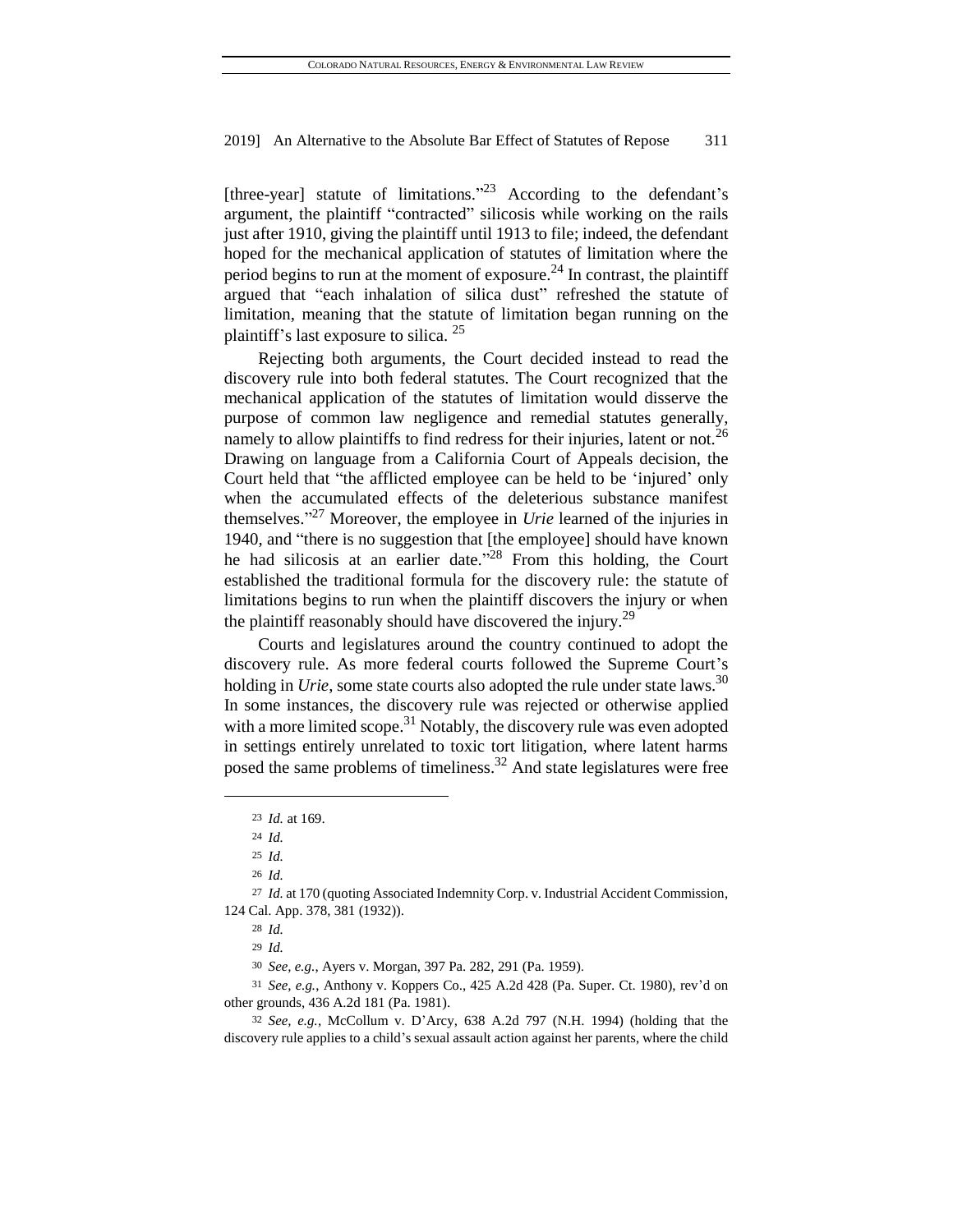to enact the discovery rule through tort legislation.<sup>33</sup> However, by 1982, both Idaho and Virginia had expressly rejected the discovery rule by statute, and four other states had rejected the rule by judicial decision.<sup>34</sup>

In 1986, Congress amended the Comprehensive Environmental Response, Compensation, and Liability Act ("CERCLA") to include a discovery rule that preempted any state statute of limitations that did not already include the rule. Indeed, Section 9658 of CERCLA is titled "Actions under State law for damages from exposure to hazardous substances" and states:

> In the case of any action brought under State law for personal injury, or property damages, which are caused or contributed to by exposure to any hazardous substance, or pollutant or contaminant, released into the environment from a facility, *if the applicable limitations period for such action (as specified in the State statute of limitations or under common law) provides a commencement date which is earlier than the federally required commencement date, such period shall commence at the federally required commencement date* in lieu of the date specified in such State statute.<sup>35</sup>

And most importantly, the "federally required commencement date" is defined as "the date the plaintiff knew (or reasonably should have known) that the personal injury . . . [was] caused or contributed to by the hazardous substance or pollutant or contaminant concerned."<sup>36</sup>

The breadth of Section 9658's preemptive effect is immediately apparent. It applies to injuries caused by exposure to any "hazardous substance," referring to hazardous substances and toxic pollutants designated under the Federal Water Pollution Control Act ("FWPCA"), hazardous substances designated under CERCLA itself, hazardous wastes designated under the Solid Waste Disposal Act ("SWDA"), hazardous air

discovered "the abuse and its causal connection to [her] injuries" decades after the incident).

<sup>33</sup> *See, e.g.*, 42 PA. CONS. STAT. § 5524 (2014) (this Pennsylvania statute specifically targets asbestos-related injuries, stating that "an action to recover damages . . . shall be commenced within two years from the date on which the person is informed by a licensed physician that the person has been injured . . . or [when] the person knew or in the exercise of reasonable diligence should have known that the person had an injury . . .whichever date occurs first").

<sup>34</sup> Senate Committee on Environment and Public Works, SUPERFUND SECTION 301(E) STUDY GROUP, INJURIES AND DAMAGES FROM HAZARDOUS WASTES - ANALYSIS AND IMPROVEMENT OF LEGAL REMEDIES, 97th Cong., 2d Sess., (Comm. Print 1982) (hereinafter, "SUPERFUND STUDY").

<sup>35</sup> 42 U.S.C. § 9658(a)(1) (1986) (emphasis added).

<sup>36</sup> *Id*. § 9658(b)(4)(A) (1986).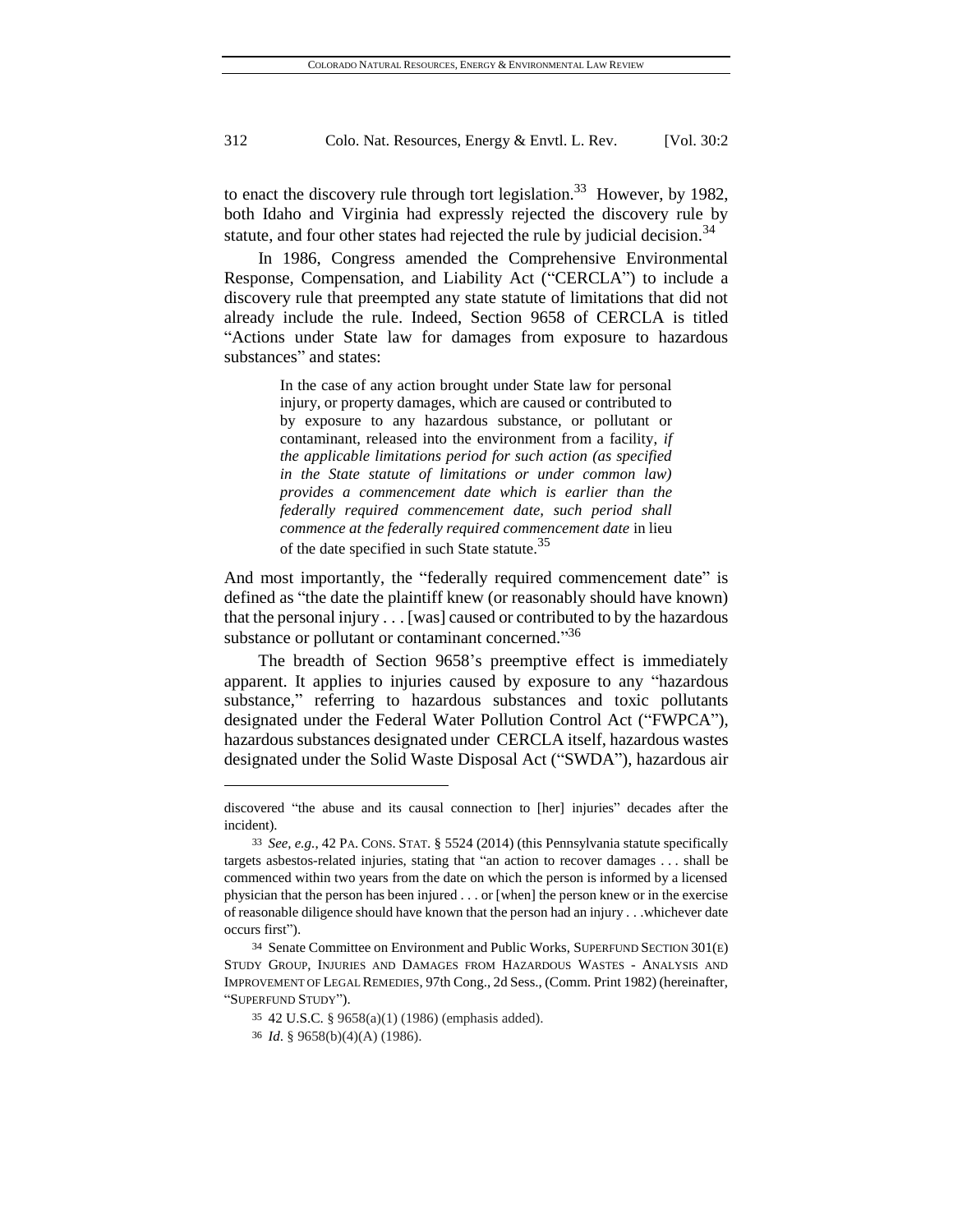pollutants designated under the Clean Air Act ("CAA"), and imminently hazardous substances designated under the Toxic Substances Control Act ("TSCA"), but not to petroleum, crude oil, or any variation of natural gas.<sup>37</sup> It also applies to injuries caused by exposure to a "pollutant or contaminant," which in turn:

> shall include, *but not be limited to*, any element, substance, compound, or mixture, including disease-causing agents, which after release into the environment and upon exposure, ingestion, inhalation, or assimilation into any organism, either directly from the environment or indirectly by ingestion through food chains, will or may reasonably be anticipated to cause death, disease, behavioral abnormalities, cancer, genetic mutation, physiological malfunctions (including malfunctions in reproduction) or physical deformations, in such organisms or their offspring.<sup>38</sup>

And it applies anytime a hazardous substance, pollutant, or contaminant is released from a "facility," which in turn has an equally broad definition, even including "aircraft."<sup>39</sup>

The picture was clear. Congress understood the discovery rule as a vital aspect of fairness in toxic tort litigation and therefore created a preemptive law that imposes the discovery rule on an extremely broad range of toxic torts. If the state does not have a discovery rule, then Section 9658 ensures that it does. Seemingly whatever hazardous substance Congress could think of (other than petroleum, crude oil, or variations of natural gas) would be subject to the federal discovery rule.

# *B. The Tension Between the Discovery Rule and Statutes of Repose*

Compared to the discovery rule, which gives plaintiffs with latent harms understandable leeway under the statute of limitations, state statutes of repose are less lenient. As the name suggests, a statute of repose sets a moment in time some years after an incident when a party may find "repose" and cannot ever be held responsible for its previous actions. Colorado's statute of repose is illustrative: "all actions against any [contractor] performing . . . construction or any improvement to real property shall be brought within the time provided in [Colorado's statute of limitations] . . . *but in no case shall such an action be brought more* 

l

<sup>37</sup> *Id*. § 9658 (a)(1) (1986) (referring to definition in 42 U.S.C. § 9601(14) (2002)).

<sup>38</sup> *Id*. (referring to definition in 42 U.S.C. § 9601(33) (2002) (emphasis added)).

<sup>39</sup> *Id*. (referring to definition in 42 U.S.C. § 9601(9) (2002)).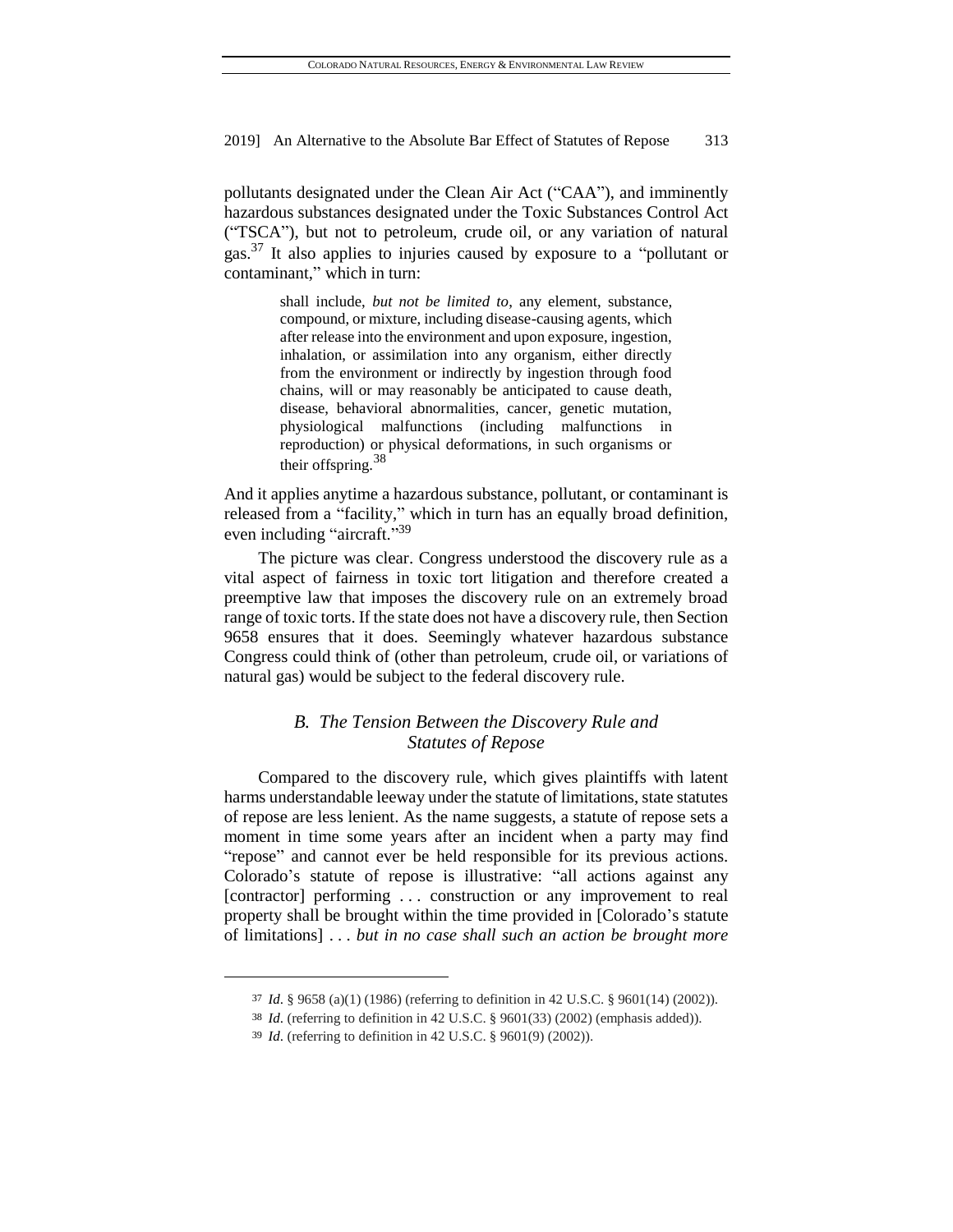*than six years after the substantial completion of the [real estate improvement*]." 40

Consider, too, the staggering number of states with statutes of repose on the books. Forty-six states have statutes of repose covering improvements to real estate, each with different exceptions, repose periods, and scopes. For example, some statutes expressly do not provide repose to manufacturers of products used in real estate improvement.<sup>41</sup> And nineteen states have statutes of repose covering products liability.<sup>42</sup>

There is a clear tension between the discovery rule and statutes of repose in the context of toxic torts. If a person's injury manifests many years after exposure, Section 9658 ensures that the person will have a chance to file suit before the statute of limitations expires. But if the relevant defendant is already relieved from liability because of a statute of repose, then the injured person will have no one to sue. The question, then, is whether Section 9658 preempts both statutes of repose *and* statutes of limitation. If not, Section 9658 has little impact.

Before the U.S. Supreme Court decided this question in *CTS Corp. v. Waldburger*, the federal courts of appeals gave conflicting answers. The Fourth Circuit held that Section 9658 preempted statutes of repose.<sup>43</sup> The court acknowledged that Section 9658 references statutes of limitation four times but never mentions statutes of repose.<sup>44</sup> Nonetheless, the court found Section 9658 ambiguous because it expressly applies to the state's "applicable limitations period," which could include both statutes of limitation and repose. $45$  Moreover, the court noted that in other statutes, Congress had used the words limitation and repose interchangeably and inconsistently.<sup>46</sup> Given these ambiguities, the Fourth Circuit relied on congressional intent and held that reading Section 9658 to apply only to

<sup>40</sup> COLO. REV. STAT. § 13-80-104 (1)(a) (2001) (emphasis added). Colorado's statute of repose has some wrinkles too. *See* COLO. REV. STAT. § 13-80-104(2) (2001) ("[i]n case any such cause of action arises during the fifth or sixth year after substantial completion of the improvement to real property, said action shall be brought within two years after the date upon which said cause of action arises"). So, defendants falling under this statute may find repose six years after the incident or at most eight years after the incident.

<sup>41</sup> *See* FRANCIS P. MANCHISI & LORRAINE E.J. GALLAGHER, A NATIONWIDE SURVEY OF STATUTES OF REPOSE, (Wilson Elser Moskowitz Edelman & Dicker LLP 2006), [https://www.wilsonelser.com/files/repository/NatlSurveyRepose\\_March2006.pdf.](https://www.wilsonelser.com/files/repository/NatlSurveyRepose_March2006.pdf)

<sup>42</sup> *Id.*

<sup>43</sup> CTS Corp. v. Waldburger, 723 F.3d 434, 444 (4th Cir. 2013), *rev'd*, 134 S.Ct. 2175 (2014).

<sup>44</sup> *Id.* at 442–43.

<sup>45</sup> *Id.* at 443.

<sup>46</sup> *Id.*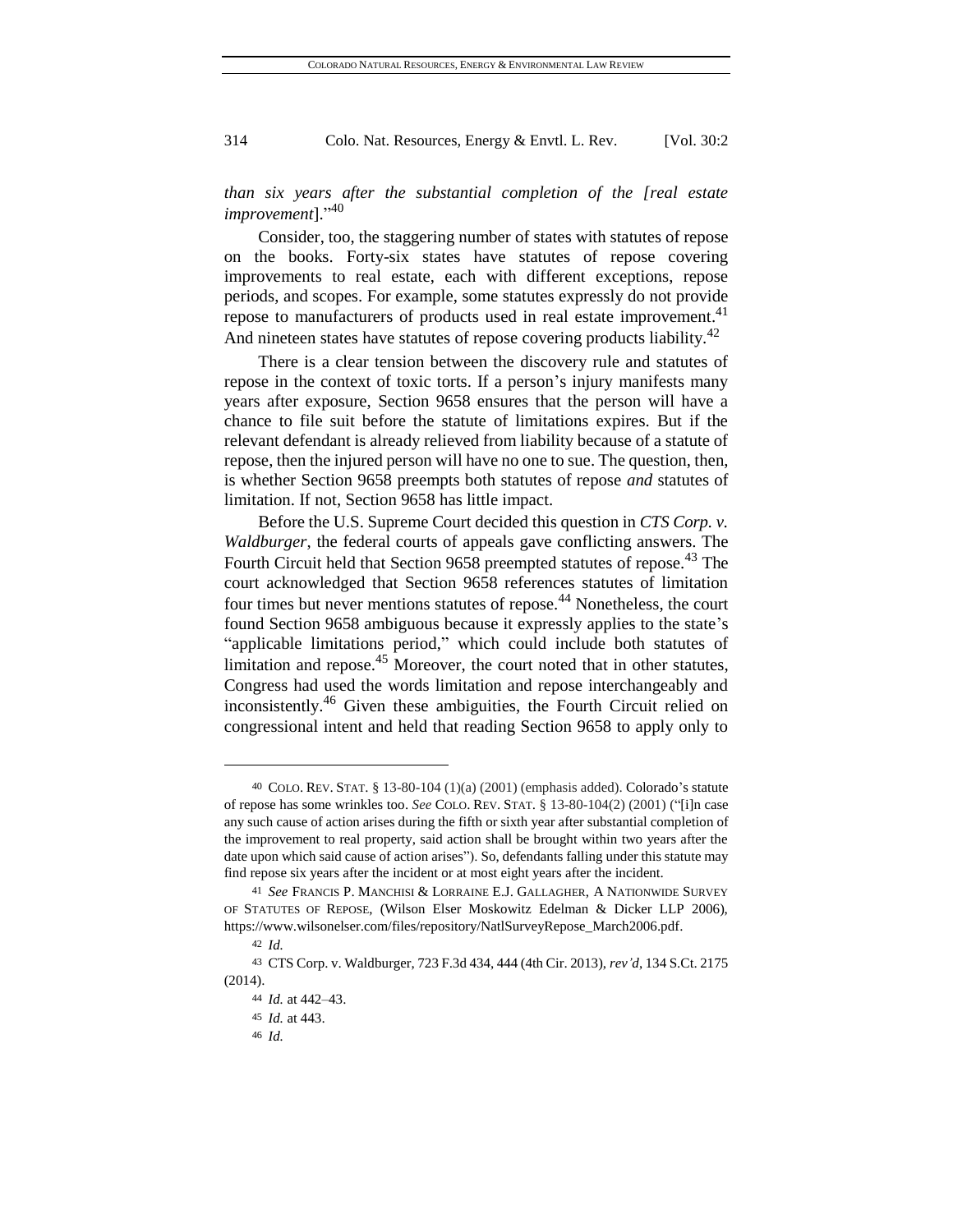statutes of limitation would "thwart[] Congress's unmistakable goal of removing barriers to relief from toxic wreckage . . . [and] *allow[] states to obliterate legitimate causes of action before they exist*." 47

The Ninth Circuit reached the same holding with similar reasoning.<sup>48</sup> It said: "Congress's primary concern in enacting [Section 9658] was to adopt the discovery rule in situations where a plaintiff may lose a cause of action before becoming aware of it . . . [such as] where statutes of repose operate."<sup>49</sup>

The Fifth Circuit reached the opposite conclusion by focusing on "a fundamental principle of statutory construction—common sense."<sup>50</sup> The court found that Section 9658 unambiguously referenced preemption of state statutes of limitation but *not* statutes of repose.<sup>51</sup> Congress, according to the court, understood the different policy goals and substantive rights associated with the two doctrines and clearly intended to preempt one but not the other.<sup>52</sup>

Scholars also began offering their perspective on the question. For example, Peter Seley and Coral Shaw questioned the constitutionality of the Ninth Circuit's holding in *McDonald v. Sun Oil*. <sup>53</sup> The authors suggested that unlike statutes of limitation, which bar a remedy for plaintiffs through a procedural mechanism, statutes of repose offer a substantive right to defendants.<sup>54</sup> The authors suggested that courts cannot read Section 9658 to take away the substantive right of repose, or at the very least, courts should conduct a substantive due process analysis before holding that Section 9658 preempts statutes of repose.<sup>55</sup>

The legislative history also sheds light on the issue, too. Before enacting Section 9658, Congress directed the Committee on Environment and Public Works to conduct a study addressing the adequacy of state toxic tort laws.<sup>56</sup> The Committee recommended the discovery rule for all states and expressly stated: "[t]he [r]ecommendation is intended also to cover

<sup>47</sup> *Id.* at 444 (emphasis added).

<sup>48</sup> *See* McDonald v. Sun Oil Co., 548 F.3d 774 (9th Cir. 2008).

<sup>49</sup> *Id.* at 783.

<sup>50</sup> *See* Burlington N. & Santa Fe Ry. Co. v. Poole Chem. Co., 419 F.3d 355, 364 (5th Cir. 2005).

<sup>51</sup> *Id.* at 362–63.

<sup>52</sup> *Id.* at 363–65.

<sup>53</sup> Peter E. Seeley & Coral A. Shaw, *McDonald v. Sun Oil: The Ninth Circuit's Constitutionally Questionable Expansion of CERCLA's Toxic Tort Discovery Rule*, 39 ENVTL. L. REP. NEWS & ANALYSIS 10197 (2009).

<sup>54</sup> *Id.* at 10199.

<sup>55</sup> *Id.* at 10200.

<sup>56</sup> *See generally* SUPERFUND STUDY*, supra* note 34.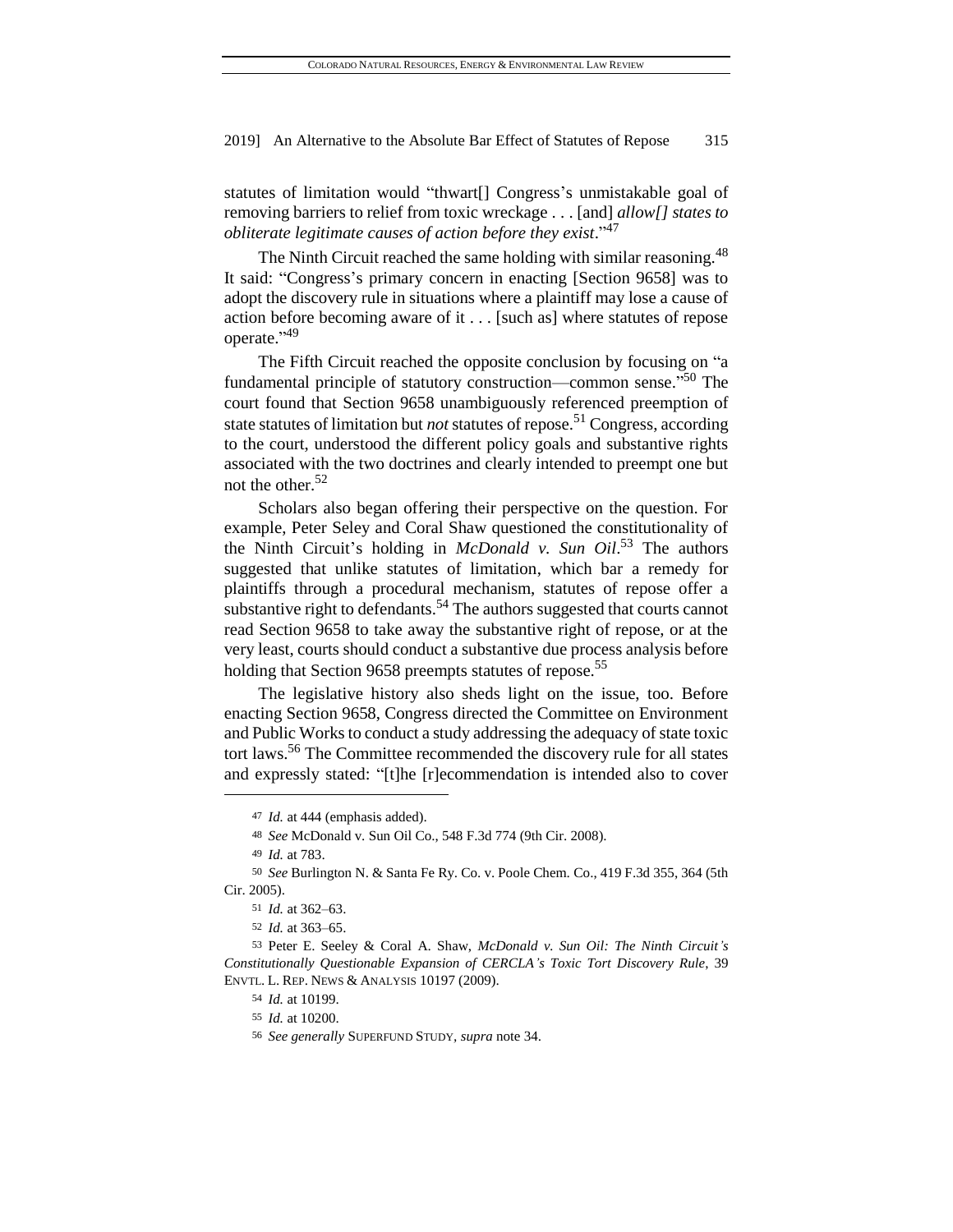the repeal of the statutes of repose which, in a number of states have the same effect as some statutes of limitation in barring [a] plaintiff's claim before he knows that he has one."<sup>57</sup> But whatever the Committee might have intended, the real preemptive scope depended on what Congress actually enacted. Before any more ink could be spilled over the question of Section 9658's preemptive scope, the Supreme Court heard *CTS Corp. v. Waldburger* and provided an answer.

### *C. Settling the Question—CTS Corp. v. Waldburger*

CTS did not object to the timeliness of the suit based on the statute of limitation. The landowners discovered their injuries in 2009 and filed suit in 2011, well within North Carolina's three-year statute of limitation. 58 Rather, CTS filed a motion to dismiss and cited North Carolina's statute of repose.<sup>59</sup> Repose under that statute comes ten years after "the last act or omission of the defendant giving rise to the cause of action;" this suit came almost thirty years after  $CTS'$  last act.<sup>60</sup> The Court restated the question: while it is "undoubted" that Section 9658 preempts state statutes of limitation, the more difficult question is "whether [Section] 9658 also preempts state statutes of repose."<sup>61</sup>

The Court held that it did not and that the landowners were untimely. The Court began by pointing out the distinctions between statutes of limitation and repose. While statutes of limitation and discovery rules offer leeway for the accrual of plaintiffs' causes of action, statutes of repose nevertheless create "an outer limit on the right to bring a civil action." $\frac{62}{10}$  In other words, regardless of the statute of limitations, statutes of repose are "an absolute bar."<sup>63</sup> Moreover, while both statutes of limitation and repose encourage plaintiffs to pursue claims diligently, statutes of repose are a policy choice targeted more specifically at defendants, who "should be able to put past events behind [them]" after a certain period. $64$ 

According to the Court, because statutes of limitation and repose are distinct, Section 9658 would need explicit reference to statutes of repose to preempt them. Instead, Section 9658 preempts the "applicable

<sup>57</sup> *Id.* at 256.

<sup>58</sup> CTS Corp. v. Waldburger, 134 S. Ct. 2175, 2184 (2014).

<sup>59</sup> *Id.* at 2181.

<sup>60</sup> *Id.* (quoting N.C. GEN. STAT. ANN. § 1-52(16) (Lexis 2013)).

<sup>61</sup> *Id.* at 2180.

<sup>62</sup> *Id.* at 2182.

<sup>63</sup> *Id.* (citations and quotation marks omitted).

<sup>64</sup> *CTS Corp.*, 134 S. Ct. at 2183.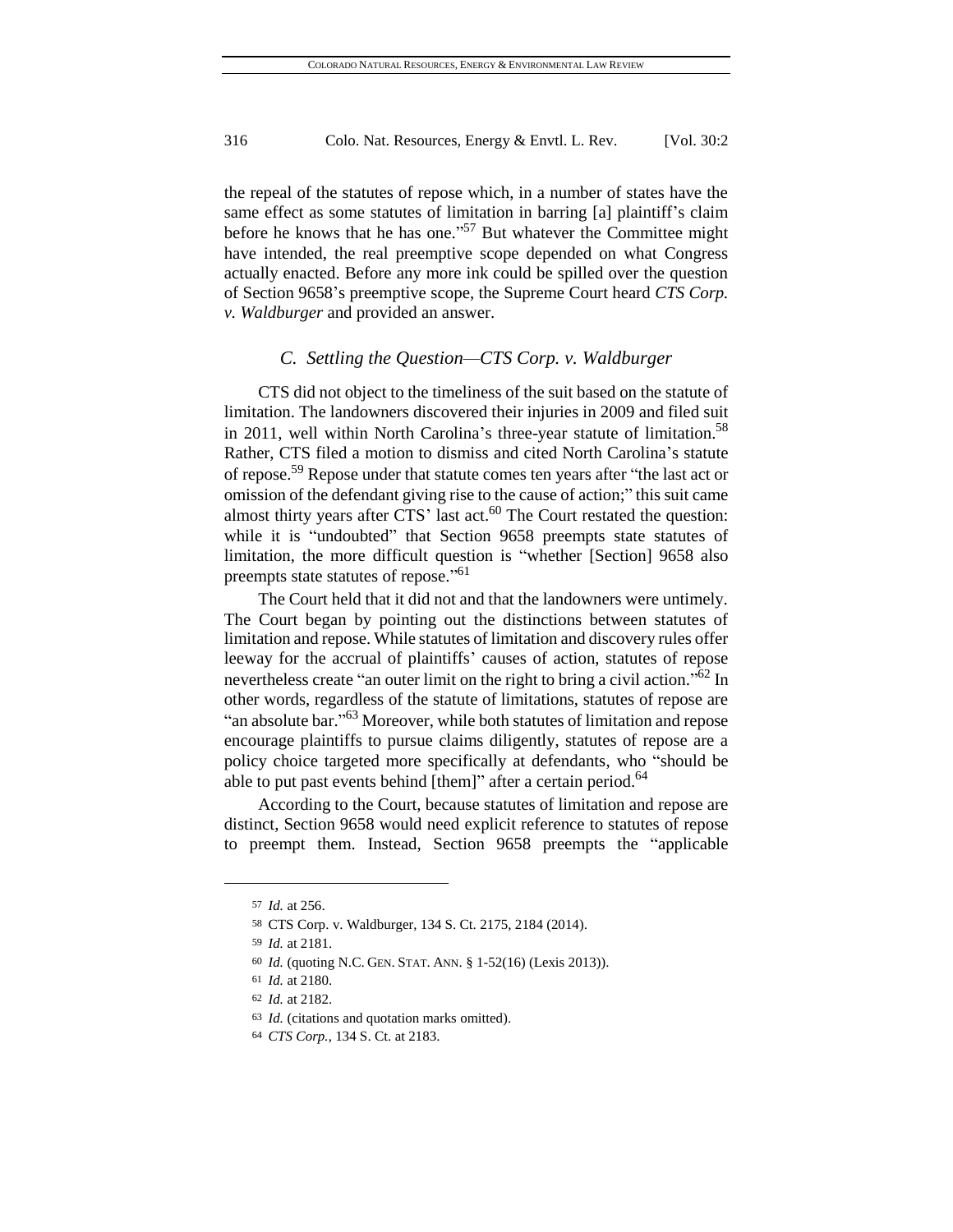limitations period" and defines that period as the state's "statute of limitations."<sup>65</sup> The Court found little support in the statute's text for the landowners' argument: "[i]ndeed, [Section] 9658 uses the term 'statute of limitations' four times (not including the caption), but not the term 'statute of repose.'" <sup>66</sup> Moreover, Section 9658 covers a singular period by using the phrase "the applicable limitations *period*," which in the Court's view demonstrates that Congress did not intend to preempt two different doctrines.<sup>67</sup>

This textual reasoning carried the day, much like in the Fifth Circuit's earlier opinion, but the Court also acknowledged Section 9658's context and purpose. For instance, the Court recognized that Section 9658 is intended to remedy deficiencies in state toxic tort law, but that its remedial purpose was not intended to cover *all* areas of state toxic tort law. Congress left many areas of the law untouched, such as causes of action and burdens of proof, and the landowners could not demonstrate why "statutes of repose pose an unacceptable obstacle to the attainment of [Section 9658's] purposes."<sup>68</sup>

The Court concluded by turning to the presumption against preemption. Even if Section 9658 is ambiguous, in the Court's view, the narrower reading should be followed.<sup>69</sup> The presumption is necessary to effectuate principles of federalism, particularly given the states' historical responsibility over tort law.<sup>70</sup>

Justice Ginsburg dissented, and Justice Breyer joined. First, Justice Ginsburg noted that North Carolina's statute of repose and limitations both appear in the same article, entitled "law prescribing 'periods for the commencement of actions [for personal injury or damage to property]."<sup>71</sup> Under a "straightforward reading," according to Justice Ginsburg, Section 9658 preempts that *entire article* by providing a different period for the commencement of actions, namely the discovery rule.<sup>72</sup> Second, Justice Ginsburg reminded the Court of the legislative history—the Committee explicitly recommended that Section 9658 should preempt statutes of repose, and Congress again expressed similar concerns in the Conference Report, stating that "certain State statutes deprive plaintiffs of their day in

<sup>65</sup> *Id.* at 2185.

<sup>66</sup> *Id.*

<sup>67</sup> *Id.* at 2186–87.

<sup>68</sup> *Id.* at 2188.

<sup>69</sup> *Id.* at 2188–89.

<sup>70</sup> *CTS Corp.*, 134 S. Ct. at 2188–89.

<sup>71</sup> *Id.* at 2189 (Ginsburg, J., dissenting).

<sup>72</sup> *Id.*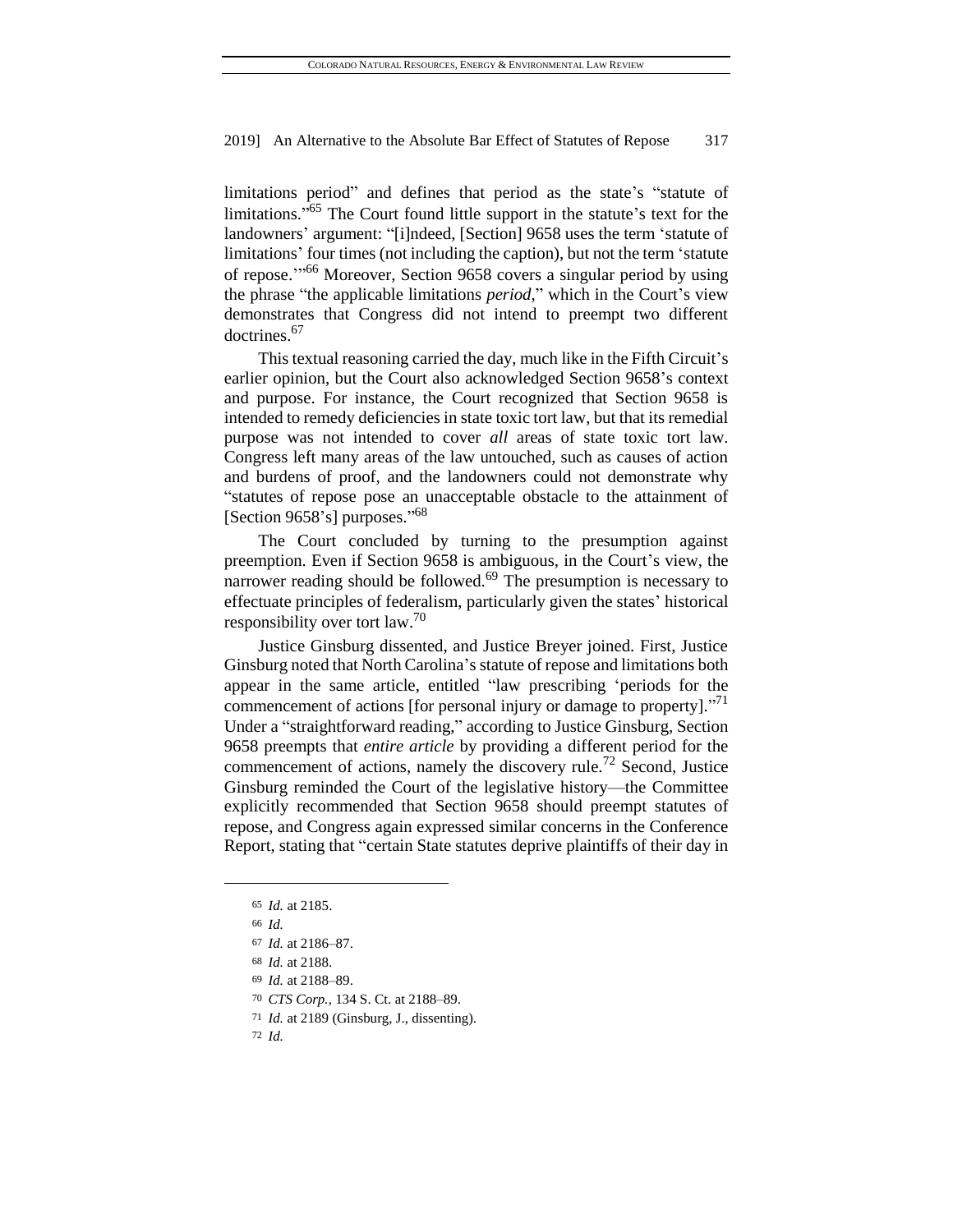court."<sup>73</sup> Third, Justice Ginsburg noted the policy implications of "thwart[ing] Congress' clearly expressed intent."<sup>74</sup> If statutes of repose provide contaminators with a light at the end of the tunnel, they are now incentivized to conceal known hazards until that day comes.<sup>75</sup>

# II. THE BENEFITS AND CONTINUING NEED FOR TOXIC TORT LITIGATION

It is surprising and somewhat concerning that some injured parties may never have their day in court by no fault of their own. Indeed, the two sections below discuss two separate reasons why there should be an alternative to that absolute bar effect. First, toxic tort litigation has historically served as an important avenue for injured parties to find redress and for the courts to discourage risky behavior. The benefits are entirely thwarted when plaintiffs cannot access the courts. Second, exposure to hazardous substances and subsequent latent harms will continue to be a reality in the coming years. The absolute bar, then, will continue to affect injured parties.

# *A. The Benefits of Toxic Tort Litigation*

Advocating for a rule that eases access to the courts in toxic tort litigation rests on the premise that toxic tort litigation is desirable because it benefits plaintiffs and society generally. No doubt, certain scholars and policy advocates have argued just the opposite point over the last several decades, arguing that plaintiffs in toxic tort litigation and in all types of tort litigation are accessing courts too easily under current procedural and substantive laws.<sup>76</sup> This ease of access has created externalities, they say, that far outweigh any benefits to plaintiffs and society.<sup>77</sup> This movement has been dubbed "tort reform."<sup>78</sup> However, it is equally clear that other scholars and policy advocates continue to advise against broad strokes tort reform. The intricacies of that debate are outside the scope of this Note, but again, to advocate for a rule easing access to the courts means at least

<sup>73</sup> *Id.* at 2190.

<sup>74</sup> *Id.*

<sup>75</sup> *Id.*

<sup>76</sup> *See* Roisman et al., *Preserving Justice: Defending Toxic Tort Litigation,* 15 FORDHAM ENVTL. L. REV. 191, 192–93 (2004).

<sup>77</sup> *Id.*

<sup>78</sup> *Id*. at 192.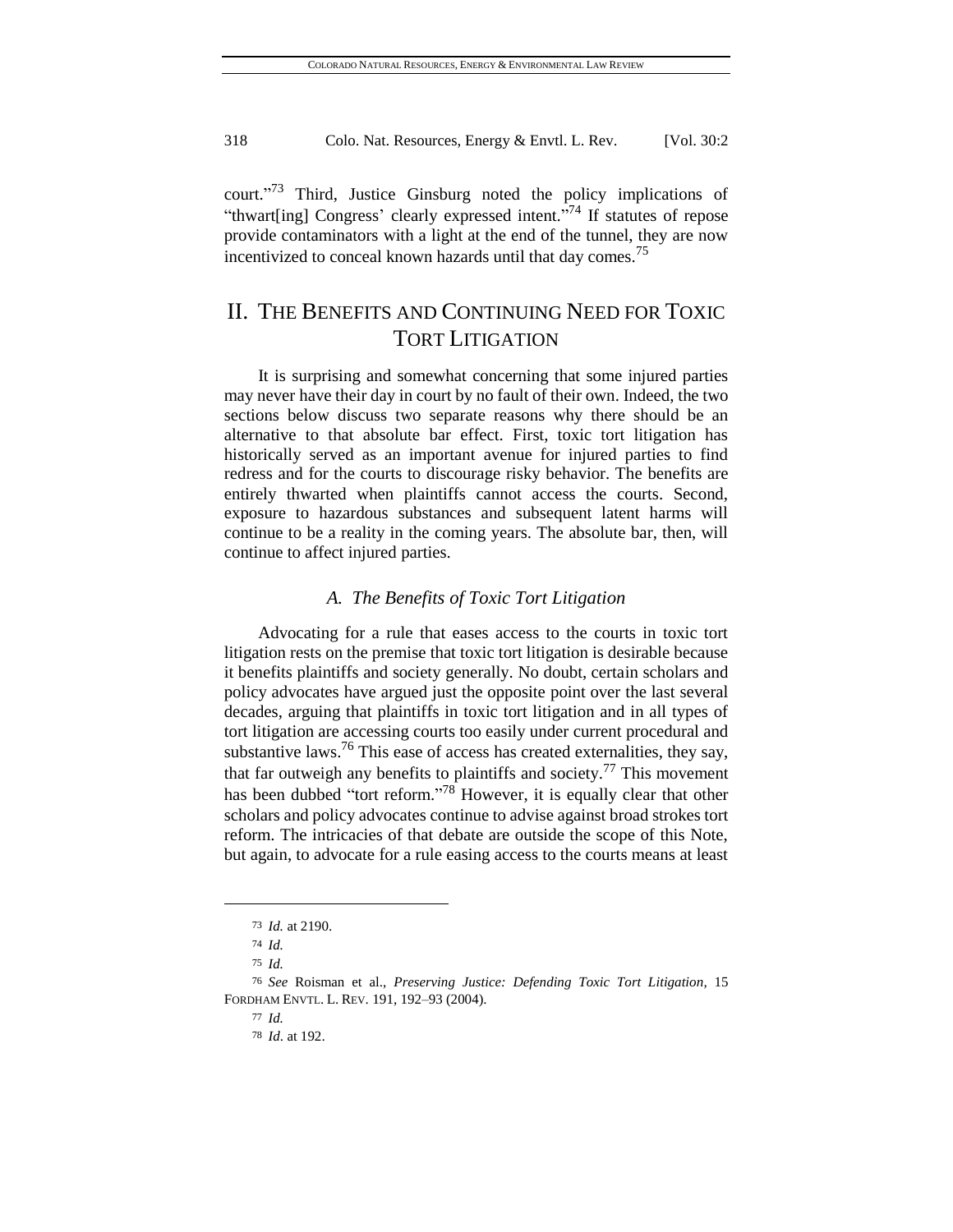acknowledging the premise that accessing the courts in toxic tort litigation is an attractive outcome.

Proponents of toxic tort litigation typically point out two primary benefits: compensating victims and deterring bad actors. Admittedly, litigation may not be a perfect system for compensating victims. Litigation costs are generally high due to barriers in the substantive law such as proof of causation,<sup>79</sup> and recovery tends to be disparate across the country because damage awards often turn on subjective assessments of similar evidence.<sup>80</sup> Without toxic tort litigation, however, injured parties would pay for medical expenses out of pocket; assuming they carry quality health insurance, they would still be unable to recover the full cost of their injury, such as lost wages, pain and suffering, and diminished quality of life.<sup>81</sup>

Similarly, toxic tort litigation may not be a perfect system for deterring bad actors. Critics argue that an actor may not be willing to change behavior now if he realizes that injuries and potential adverse judgments would not arise until many years in the future, when he may not even be around to pay. $82$  But that argument seems misguided. The potential for future judgments will shape the actor's behavior because the potential for future judgments also affects the actor's *current* economic position. Insurance companies will charge higher premiums *now* if the insured's behavior creates a notable risk of future liability. Similarly, a corporation will sell for less *now* if their *future* value is predicted to drop. In short, toxic tort litigation can shape the actor's behavior today by creating the looming risk of liability in the future. These two reasons, compensation and deterrence, are arguably desirable and justify limiting the absolute bar created by statutes of repose.

### *B. Continuing Potential for Latent Harms and Bad Actors*

Several examples demonstrate the continuing potential for latent harms in the United States, beginning with the continued use of asbestos. Countries across the globe have banned the use of asbestos in every setting, except the United States.<sup>83</sup> The EPA banned asbestos in a limited category of products: (1) flooring felt; (2) commercial paper; (3) specialty paper; (4) rollboard; (5) corrugated paper; (6) spray-applied asbestos; and

<sup>79</sup> *Id.* at 203, 212.

<sup>80</sup> *Id.* at 208–09.

<sup>81</sup> *Id.* at 214–15.

<sup>82</sup> *Id.* at 222.

<sup>83</sup> Karen Selby, *No Asbestos Ban in the US*, ASBESTOS.COM (Jan. 15, 2018), [https://www.asbestos.com/legislation/ban.](https://www.asbestos.com/legislation/ban)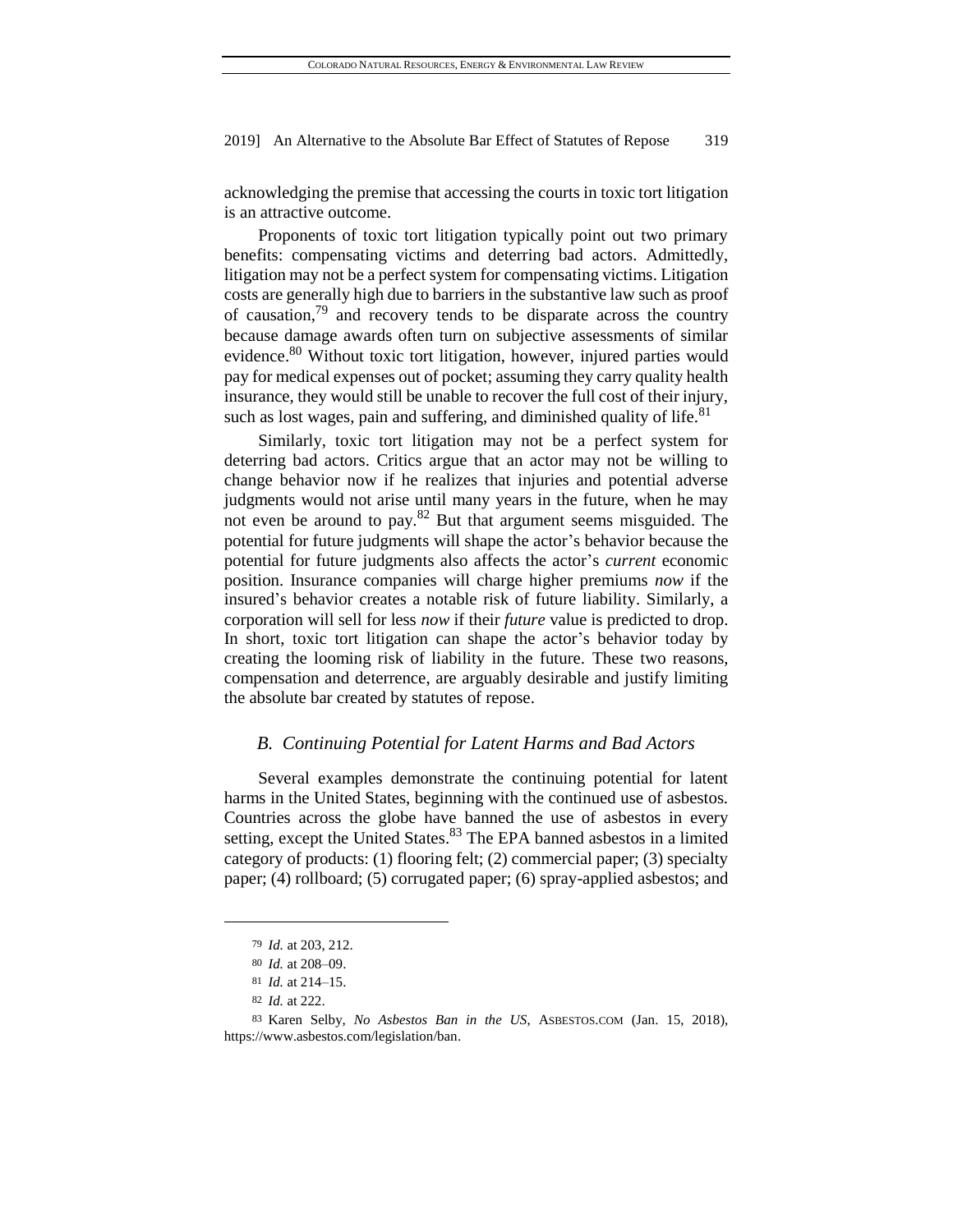(7) any new asbestos uses.  $84$  Other uses of asbestos, such as brake pads in cars, are still permitted.<sup>85</sup> The Bruce Vento Ban Asbestos and Prevent Mesothelioma Act—the most recent of many attempts to ban asbestos and related minerals—also failed to pass Congress.<sup>86</sup>

The need to dispose of an ever-growing amount of electronic waste ("e-waste"), such as old telephones, televisions, and other gadgets, also demonstrates the continued potential for latent harms. Disposing e-waste that contains hazardous substances such as TCE is exactly how CTS allegedly caused the injuries in *CTS Corp*. According to the EPA, about twenty million computers became e-waste in 1998.<sup>87</sup> In 2005, the EPA estimated that U.S. households threw out 304 million electronics.<sup>88</sup> Given the absolute proliferation of electronics, that number has no doubt continued to rise.

Nonetheless, the EPA still has not banned the use of TCE in the United States, which is used in several other manufacturing and processing industries in addition to the disposal of e-waste.<sup>89</sup> This is true even though the EPA recognizes the link between TCE and cancer, birth defects, liverdisease, and kidney-disease.<sup>90</sup> The EPA proposed banning the use of TCE in January 2017 under the Toxic Substances Controlled Act ("TSCA"), but that rule has not yet been finalized. $91$  To its credit, the EPA has made efforts to encourage companies to use alternatives to TCE and has conducted workshops to teach methods of risk-reduction. However, those efforts concluded in 2014. Currently, under the "Significant New Use Rule," the EPA must approve new uses of TCE in consumer products, *with exceptions* including solvent degreasers, film cleaners, hoof polishes, lubricants, mirror edge sealants, and pepper spray.<sup>92</sup>

Nanomaterials are another example that harkens back to the asbestos litigation of the 1970s. Indeed, one white paper even refers to

<sup>84</sup> *Id.*

<sup>85</sup> *Id.*

<sup>86</sup> *Id.*; *see also* H.R. Rep. No. 110-3339 (2007).

<sup>87</sup> *Fact Sheet: Management of Electronic Waste in the United States*, ENVIRONMENTAL PROTECTION AGENCY (July 2008)[, https://nepis.epa.gov/Exe/ZyPDF.cgi/](https://nepis.epa.gov/Exe/ZyPDF.cgi/P1000ZT5.PDF?Dockey=P1000ZT5.PDF) [P1000ZT5.PDF?Dockey=P1000ZT5.PDF](https://nepis.epa.gov/Exe/ZyPDF.cgi/P1000ZT5.PDF?Dockey=P1000ZT5.PDF) [\[https://perma.cc/W5KH-4S3W\]](https://perma.cc/W5KH-4S3W).

<sup>88</sup> *Id*.

<sup>89</sup> *Risk Management for Trichloroethylene (TCE*), ENVIRONMENTAL PROTECTION AGENCY, [https://www.epa.gov/assessing-and-managing-chemicals-under-tsca/risk](https://www.epa.gov/assessing-and-managing-chemicals-under-tsca/risk-management-trichloroethylene-tce)[management-trichloroethylene-tce](https://www.epa.gov/assessing-and-managing-chemicals-under-tsca/risk-management-trichloroethylene-tce) (last updated Dec. 14, 2017).

<sup>90</sup> *Id.*

<sup>91</sup> *Id.*

<sup>92</sup> *See* 40 C.F.R. § 721.10851 (2016).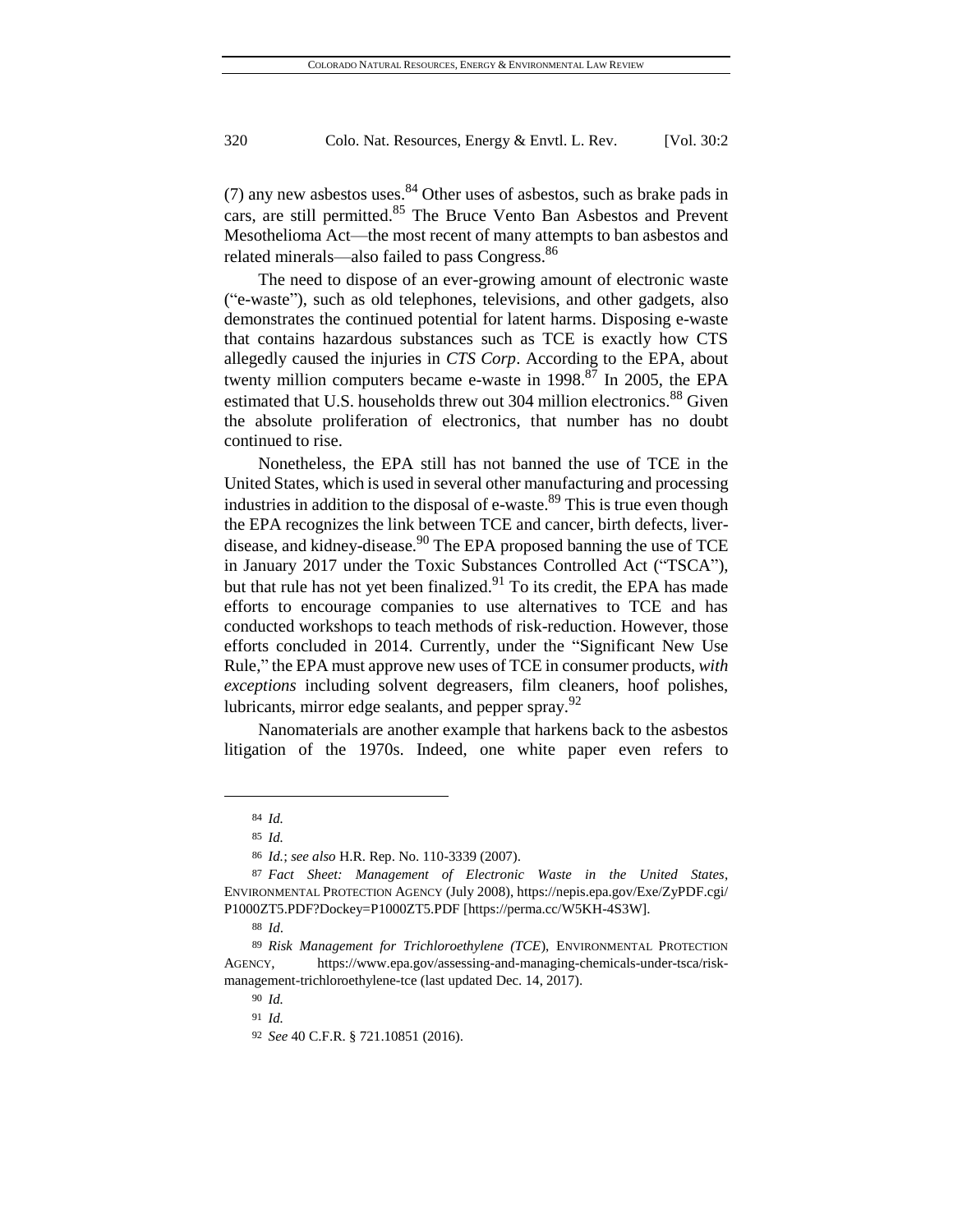nanomaterials as potentially "The Next Asbestos."<sup>93</sup> The umbrella term nanomaterials refers to the use of matter at dimensions between approximately 1 and 100 nanometers, "where unique phenomena enable novel applications." <sup>94</sup> In 2011, companies created more than 1,000 products using nanomaterials, ranging from "medicine (e.g., molecular targeted therapies, diagnostic imaging), consumer goods (e.g., cosmetics, electronics, baby products), and building materials (e.g., concrete, steel, windows)."<sup>95</sup> Generally, there is a concern that companies are putting nanomaterials into products faster than scientists can be certain about the health effects.<sup>96</sup> Nonetheless, some scientists point out that nanomaterials could have hazardous effects on humans and the environment.<sup>97</sup> The EPA has not promulgated any rules regarding the use of nanomaterials, but has begun gathering information from companies that use nanomaterials in their products.<sup>98</sup> Today, the EPA has not stated with certainty that nanomaterials are harmful, but is looking to determine whether certain nanomaterials should be addressed under the TSCA.<sup>99</sup>

Finally, the Trump Administration's environmental deregulation agenda could give a variety of industries more leeway in their handling of hazardous substances and thus create a variety of increased risks for latent harms. Although most of the deregulation has yet to be implemented—the deregulation is either in the rule-making process or subject to litigation scholars have begun documenting how the proposed rules might affect the handling of hazardous substances. As an oft-cited example, several scholars have flagged the Trump Administration's efforts to rollback Obama era regulations on how electric utilities dispose coal ash, a

<sup>93</sup> *White Paper Explores Risks That Could Become 'The Next Asbestos*,*'* BUSINESS INSURANCE (May 17, 2011), [https://www.businessinsurance.com/article/20110517/](https://www.businessinsurance.com/article/20110517/STORY/110519944/White-paper-explores-risks-that-could-become-the-next-asbestos—)  [STORY/110519944/White-paper-explores-risks-that-could-become-the-next-asbestos](https://www.businessinsurance.com/article/20110517/STORY/110519944/White-paper-explores-risks-that-could-become-the-next-asbestos—) [\[https://perma.cc/FD68-3LW8\]](https://perma.cc/FD68-3LW8).

<sup>94</sup> Joseph A. Clark, *Potential Human Health Risks of Nanomaterials*, INT'L RISK MGMT. INST., INC. (Mar. 2011), [https://www.irmi.com/articles/expert](https://www.irmi.com/articles/expert-commentary/potential-human-health-risks-of-nanomaterials)[commentary/potential-human-health-risks-of-nanomaterials.](https://www.irmi.com/articles/expert-commentary/potential-human-health-risks-of-nanomaterials)

<sup>95</sup> *Id.*

<sup>96</sup> *Id.* (over 1,000 products using nanomaterials in 2011 and growing at a rate of two or three products a day).

<sup>97</sup> J. Lee et al., Abstract, *Nanomaterials in the Construction Industry: A Review of Their Applications and Environmental Health and Safety Considerations*, 4 ACS NANO 73580 (2010).

<sup>98</sup> *Control of Nanoscale Materials Under the Toxic Substances Control Act*, ENVTL. PROT. AGENCY (Nov. 30, 2017), [https://www.epa.gov/reviewing-new-chemicals-under](https://www.epa.gov/reviewing-new-chemicals-under-toxic-substances-control-act-tsca/control-nanoscale-materials-under)[toxic-substances-control-act-tsca/control-nanoscale-materials-under.](https://www.epa.gov/reviewing-new-chemicals-under-toxic-substances-control-act-tsca/control-nanoscale-materials-under)

<sup>99</sup> *Id.*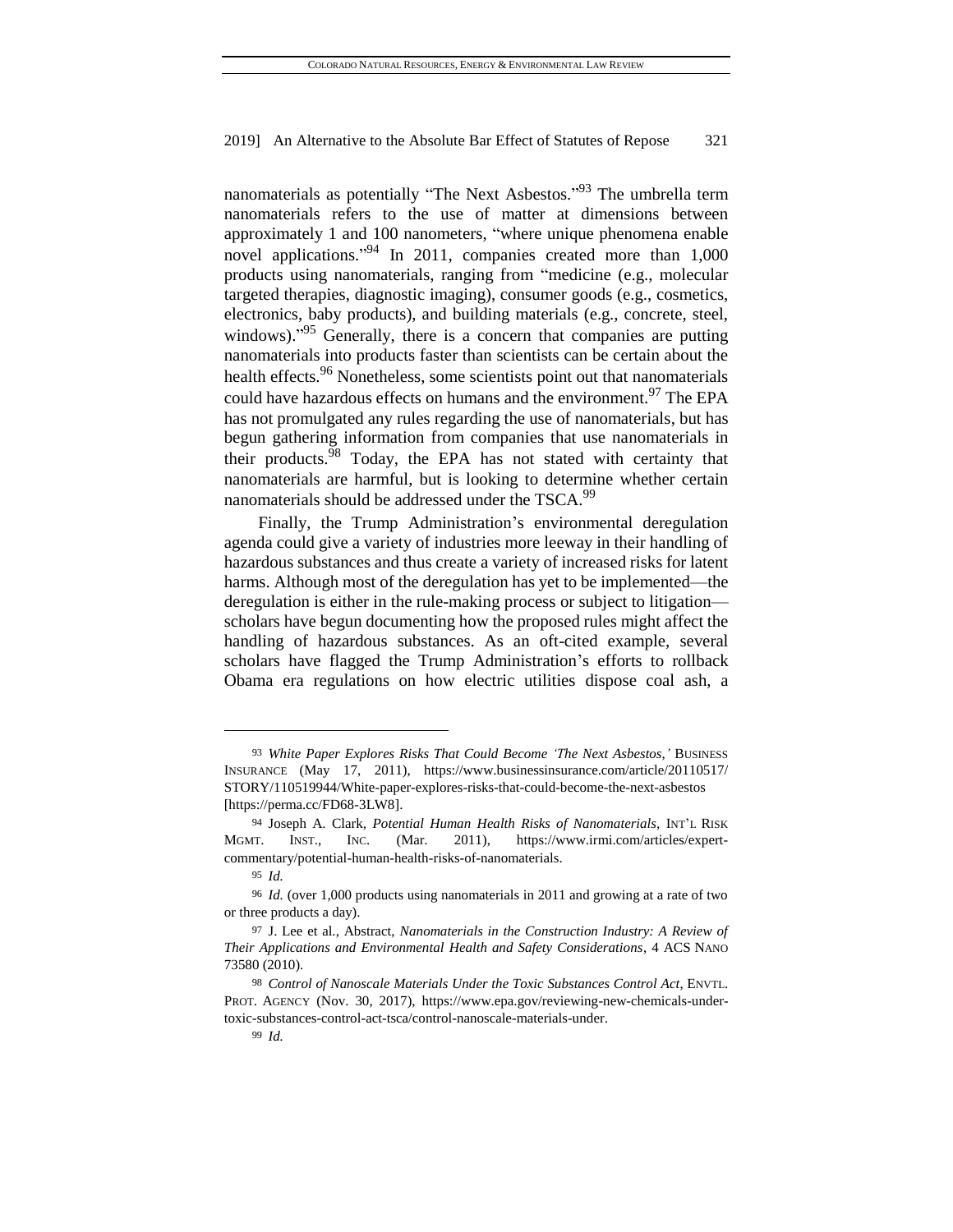combination of toxic byproducts from coal combustion.<sup>100</sup> The Trump Administration also seeks to rollback several other regulations of hazardous materials, such as the mercury and air toxics standards, landfill methane rules, toxicity standards in the brick and clay industries, and pesticide standards.<sup>101</sup> The extent, specifics, and final results of this deregulation effort will eventually come to fruition in Congress, at the EPA, and in the courts. However, the current administration has one goal: in President Trump's words, rollback all "job-crushing regulations."<sup>102</sup> This policy undoubtedly means that federal law will leave more room for potentially risky behavior.

Again, without intending to sound alarmist, this section simply observes that there is a legitimate risk of future toxic tort plaintiffs suffering latent harms. If their injuries manifest too late, the plaintiffs themselves will bear the cost of injuries potentially caused by another.

# III. ADDRESSING THE ABSOLUTE BAR EFFECT

Eliminating statutes of repose is neither feasible nor recommended. Adding a recklessness exception, however, allows injured persons access to the court only against the most nefarious defendants. One note before diving into those two subjects: equitable tolling would seem a good candidate for an injured party to circumvent the absolute bar effect of statutes of repose, particularly in the most egregious of cases. Indeed, courts may toll statutes of limitation when "a litigant has pursued his rights diligently[,] but some extraordinary circumstance prevents him from bringing a timely action."<sup>103</sup> However, the Supreme Court has stated that "[a] period of repose [is] inconsistent with tolling," so equitable tolling is not an option.<sup>104</sup>

#### *A. To Eliminate Statutes of Repose is Unlikely and Unwise*

Given the division of federal politics, Congress is unlikely to remove statutes of repose through legislation, such as amending Section 9658's

<sup>100</sup> *See, e.g.*, Jeremy Dillon, *Piles of Coal Ash Threaten Water Systems Across the Country*, 2018 CQFENRPT 1489 (2018); Bob Sussman, *Back to Basics or Slash and Burn? Scott Pruitt's Reign as EPA Administrator*, 47 ENVTL. L. REP. NEWS & ANALYSIS 10917 (2017) [hereinafter, "*Slash and Burn"*].

<sup>101</sup> *See generally Slash and Burn*.

<sup>102</sup> *Id.*

<sup>103</sup> Lozano v. Montoya Alvarez, 134 S.Ct. 1224, 1231–32 (2014).

<sup>104</sup> Lampf, Pleva, Lipkind, Prupis, & Petigrow v. Gilbertson et al., 501 U.S. 350, 363 (1991).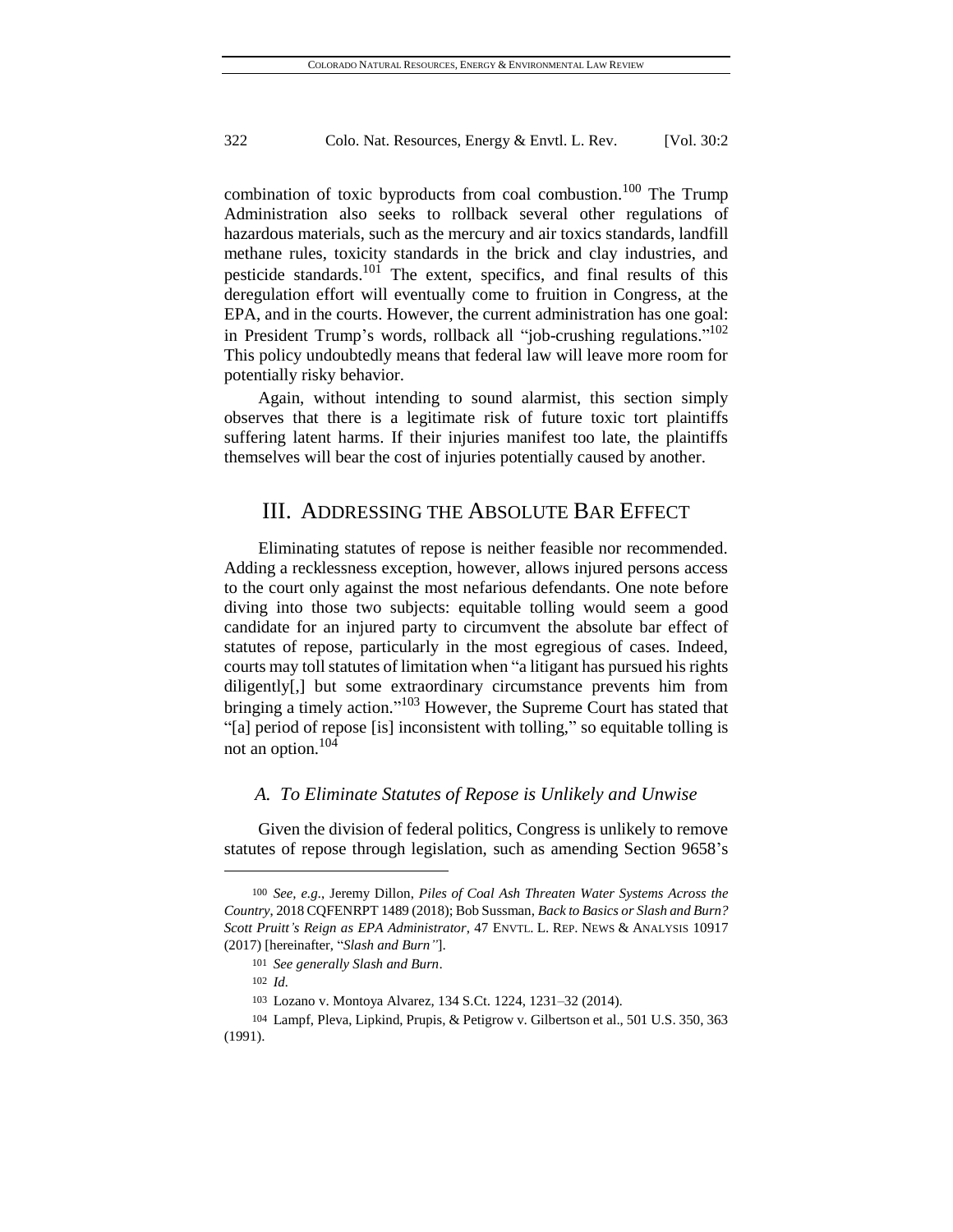discovery rule to explicitly preempt state statutes of repose. The political climate in some states might be slightly more suitable for an outright removal of statutes of repose, but as explained below, that approach is perhaps not the best policy.

There are good reasons for keeping statutes of repose on the books. First, statutes of repose create a necessary level of certainty in commercial dealings.<sup>105</sup> States have historically pursued certainty in commercial dealings as a way to ensure job growth and tax revenue, both of which benefit the public.<sup>106</sup> States have also relied on this certainty to keep insurance rates down—when insurance companies have clients who could face perpetual liability, their rates skyrocket.<sup>107</sup> Second, statutes of repose help avoid stale simple negligence claims based on loose evidence and faded memories.<sup>108</sup> Toxic tort litigation is already difficult and nebulous, but it becomes even more so when the case is filed twenty years after the incident. Third, and arguably most important, statutes of repose serve to promote innovation.<sup>109</sup> Without statutes of repose, a party may be unwilling to take the risks associated with innovation knowing that they could be held liable decades later under much different standards of care. $110$ 

### *B. The "Reckless" Exception*

Plaintiffs should be allowed to overcome statutes of repose by proving reckless conduct, intentional or reckless misrepresentation, or fraudulent concealment (the "Rule"). Others have suggested similar versions of the Rule in different areas of law. For instance, in products liability, one scholar suggested that "statutes of repose [should] ' . . . not apply if the product seller intentionally misrepresents facts about its product, or fraudulently conceals information about it, and that conduct was a substantial cause of the claimant's harm."<sup>111</sup>

The Rule would apply similarly to toxic torts, which could cover products liability cases and/or real property cases. For instance, if a company continues to use TCE today, consciously disregards the known

<sup>105</sup> Brief for American Chemistry Council et al. as Amici Curiae Supporting Petitioner, CTS Corp. v. Waldburger, 573 U.S. 1 (2014) (No. 13-339) at 11.

<sup>106</sup> *Id.*

<sup>107</sup> *Id.* at 13–14.

<sup>108</sup> *Id*. at 11–12.

<sup>109</sup> *Id.* at 8–10.

<sup>110</sup> *Id.*

<sup>111</sup> Mark W. Peacock, *An Equitable Approach to Products Liability Statutes of Repose*, 14 N. Ill. Univ. L. Rev. 223, 240 (1993) (quoting Model Unif. Prod. Liab. Act §§ 110(A)(1), 110(B)(1), 44 Fed.Reg. 62,714, 62, 732 (1979)).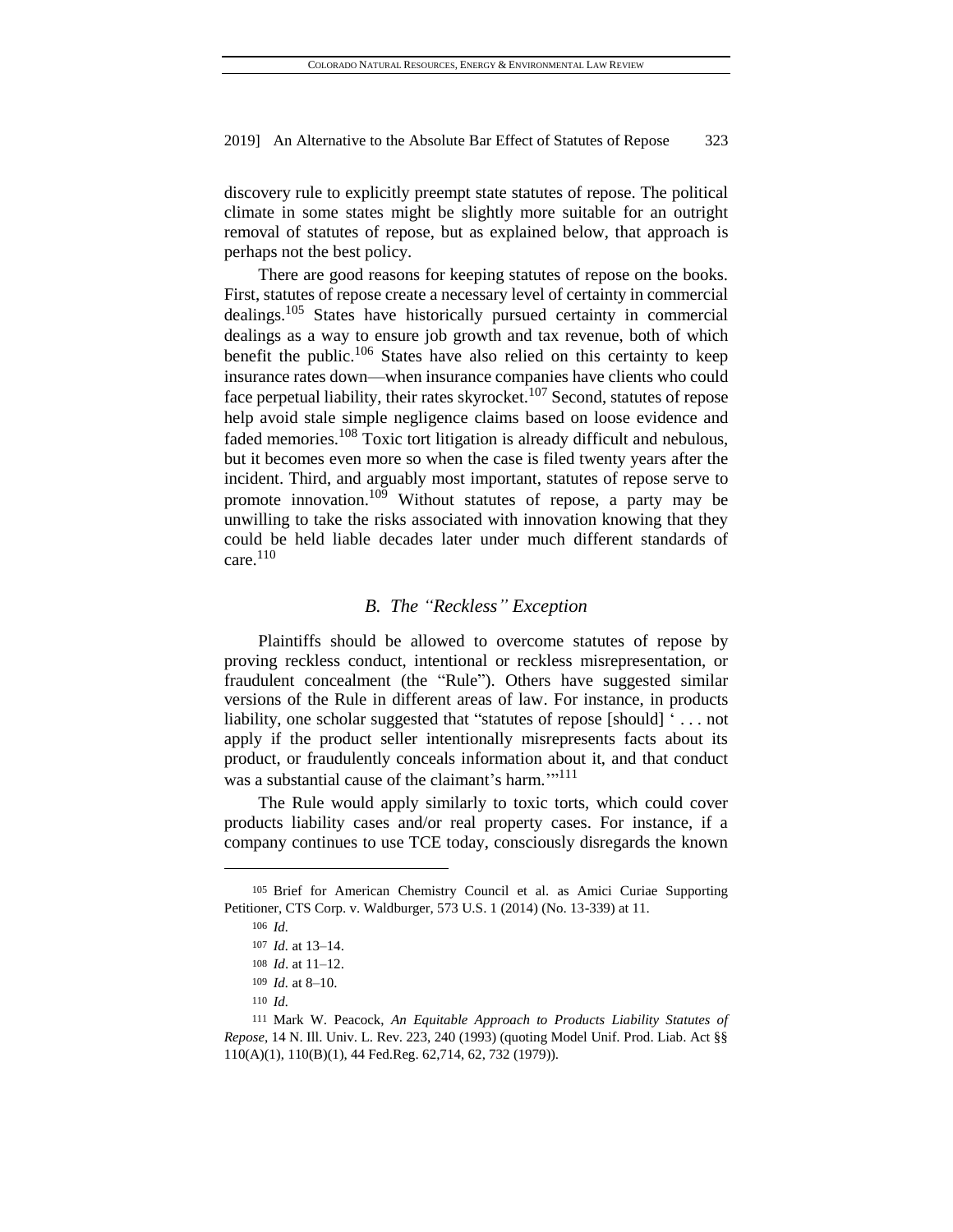health effects, and dumps it into water sources (and perhaps tells nearby residents that its property is environmentally sound), then the company would not be able to rely on statutes of repose as injuries pop up twenty years down the road. Or, if the EPA identifies certain nanotechnologies as hazardous and makes those effects clear to the relevant industries, then those industries would be incentivized to move away from those materials or risk being liable for reckless conduct.

Legislatures might be amenable to enacting the Rule because, most importantly, it gives plaintiffs an avenue for redress against the most nefarious defendants, rather than against merely negligent defendants. A party recklessly or knowingly releasing hazardous substances into the environment, into consumer products, or directly into someone's home would *not* have the luxury of staying quiet about it just long enough to find relief under a statute of repose. If someone suffers latent injuries from those acts and can connect the evidentiary dots, then that person would have access to the courts. Without the Rule, the laws of several states would instead command this person to suffer from their injury in silence, pay for their own medical care, and throw away their clear evidence of reckless behavior.

Legislatures also might be amenable to the Rule because it mostly preserves the benefits of statutes of repose. First, the Rule would not substantially diminish certainty in commercial fair dealings. Relatively few plaintiffs would have evidence to satisfy the Rule, and therefore even fewer defendants would wind up paying judgments. No doubt, the Rule would make it more costly and more involved to defend against claims many years after an alleged incident, since defendants couldn't simply point to statutes of repose and instead would need to make substantive arguments indicating their non-recklessness. But again, given that relatively few plaintiffs would have enough evidence to satisfy the Rule, the cost of showing non-recklessness should be low in most cases. On the other hand, if a defendant does need to spend substantial resources and time demonstrating their non-recklessness, perhaps that's exactly the type of claim that should be litigated on the merits. That is, perhaps some nefarious behavior is lurking.

Second and relatedly, the Rule sets a high evidentiary burden and therefore litigants with weak evidence and faded memories would struggle to overcome pleading requirements and struggle to win at trial. To be meritorious under the Rule, Plaintiffs will need strong evidence and credible witnesses.

Third, the Rule will not discourage innovation. Consider a hypothetical. A company innovating with nanomaterials learns that a particular form or use of nanomaterials has hazardous effects on health or the environment. At that point, the company has two choices, (1) turn away from the harmful innovation, finding repose X number of years later, or